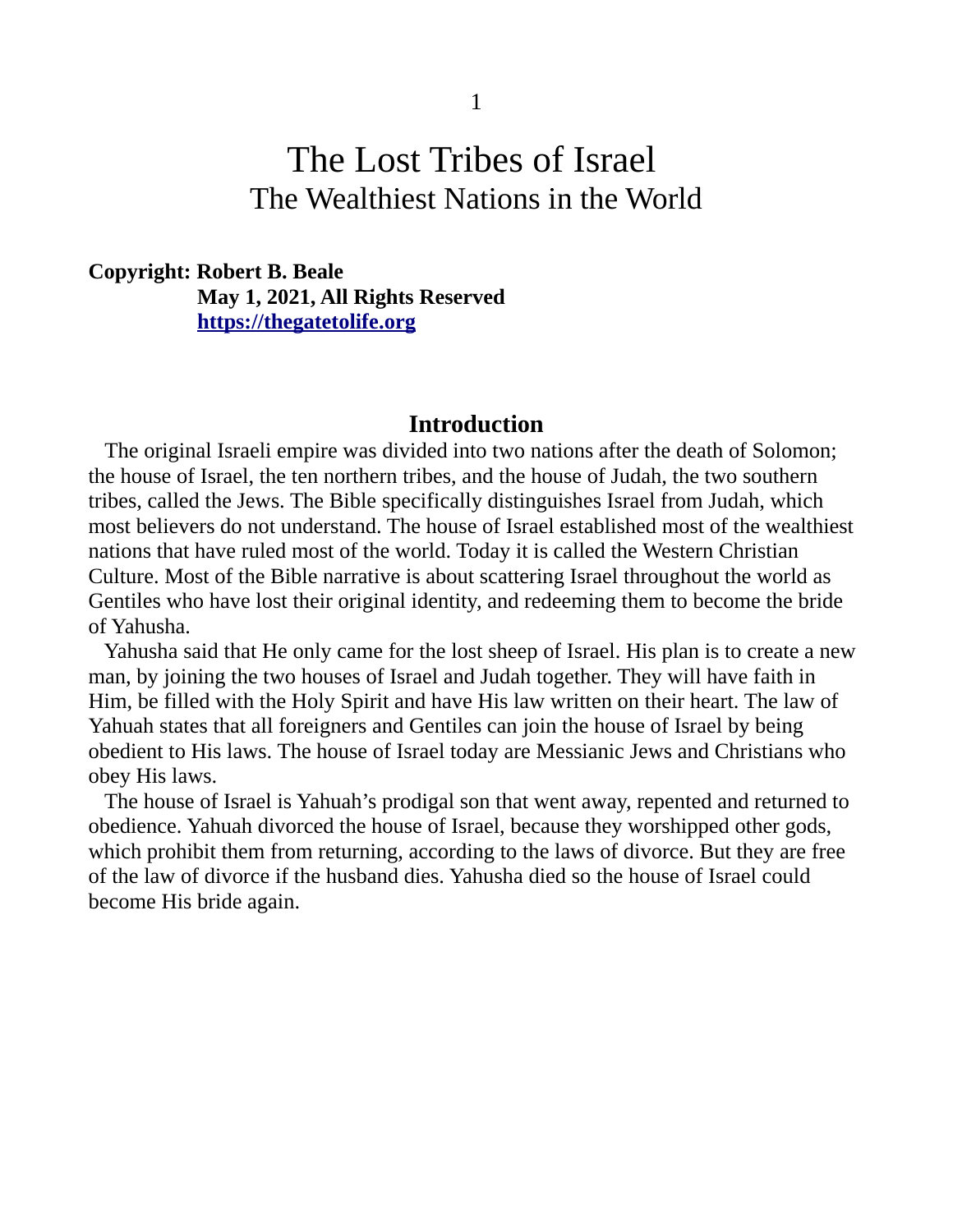# **Table of Contents**

# Page No.

| <b>Western Christian Culture</b>                         | 3              |
|----------------------------------------------------------|----------------|
| The Nations Descended from Israel - 1500 BC to 2021 AD   | 3              |
| The Founding of the Israeli Empire, $1500$ BC $-$ 900 BC | 4              |
| Dispersion of the House of Israel – 722 BC               | $\overline{4}$ |
| Formation of the Parthian Empire - 323 BC to 226 AD      | 5              |
| Parthians Conquered Europe - 226 AD                      | 6              |
| Formation of the English Empire - 1688 AD                | 6              |
| The Covenant with Israel                                 | 6              |
| Israel and Judah are Divided                             | 7              |
| <b>Israel Lost Its Identity</b>                          | 8              |
| Yahuah Divorces and Remarries the House of Israel        | 10             |
| Israel and Judah are Joined Together Again               | 11             |
| Yahuah Marries Israel Again                              | 14             |
| Foreign Become Israelites By Faith and Obedience         | 15             |
| <b>Israel Becomes the World Capital</b>                  | 16             |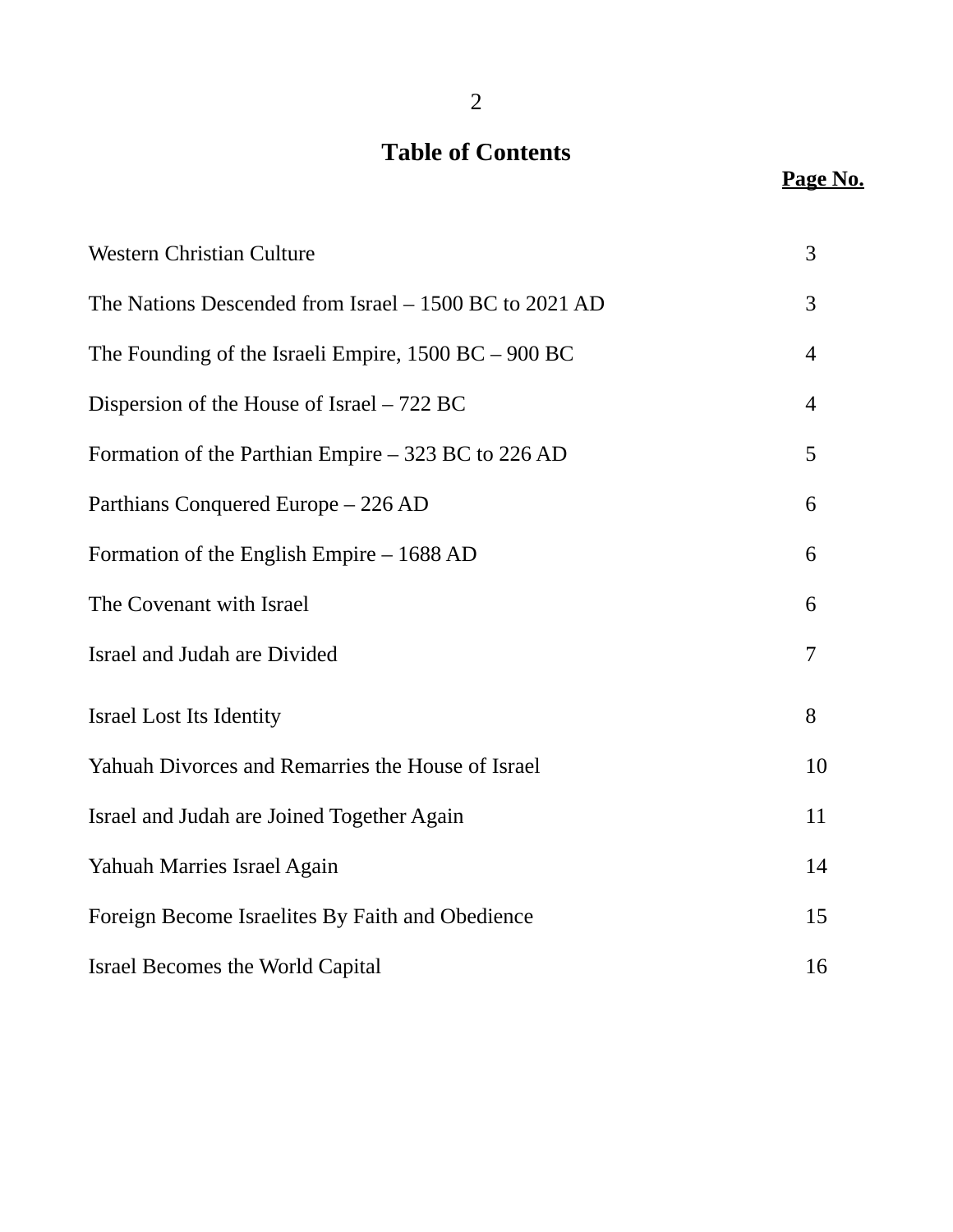#### **Western European Christian Culture**

 The lost sheep of Israel subsequently founded all the nations of western Europe and the English empire, who became primarily Christian believers. The laws given to Moses by Yahuah, established individual sovereignty over private property and freedom from human laws and administrative government<sup>[1](#page-2-0)</sup>. These laws established human rights, morality, strong families, justice, freedom and social cooperation. These principles are the foundation of civilization, prosperity and economic power, resulting in leadership of the world. These laws are the necessary foundation for democracy.

#### **The Nations Descended from Israel – 1500 BC to 2021 AD**

 The nations formed by the descendants of Israel have led the world in wealth and power, since the original nation was formed by Yahuah in 1500 BC until today<sup>[2](#page-2-1)</sup>. This was promised to Abraham and prophesied by Jacob. It was accomplished by following the laws of Yahuah. Their nations can be identified as those nations that adopted democratic institutions and individual freedom, which is only possible if the people are sovereign over their own private property. But democracy itself is a corruption of Yahuah's prohibition of making human laws, which led to their eventual decline in prosperity, along with their decline in obedience to Yahuah.

 The original nation of Israel became the worlds wealthiest empire under David and Solomon, creating colonies worldwide, including Athens, Sparta, Rome, Venice, Carthage, northern Europe and the Americas. Then Israel split into two nations after the death of Solomon, because of their idolatry. The ten northern tribes are called the house of Israel and the lost sheep of Israel by Yahuah, and the two southern tribes are called the house of Judah, also known as the Jews.

 Israel was conquered and taken to the Caucasus mountains of Assyria in 722 BC, because of even worse pagan idolatry. Israel took over Persia four hundred years later, after it was conquered by the Greeks in 323 BC. Israel formed the Parthian empire, from Iberia and Armenia to India. Each tribe was a separate nation. Parthia became larger and more powerful than Rome. Five hundred years later the empire collapsed again due to pagan idolatry. In 226 AD they migrated to Western Europe and Scandinavia, conquered Rome, and formed the English empire. The nations that they formed are the wealthiest nations in the world today and are predominantly Caucasian Protestant Christians. They are the Lost Sheep of Israel, scattered worldwide.

 The white Caucasian descendants of Israel live primarily in western Europe and the nations formed by the British Empire, including North America. They established western civilization and western Christian culture which created the wealthiest culture in history. Satan has been successful at destroying this culture as the Church has forsaken

<span id="page-2-0"></span><sup>1</sup> Eric Nelson, **The Hebrew Republic**, [https://www.hup.harvard.edu/catalog.php?](https://www.hup.harvard.edu/catalog.php?isbn=9780674062139&content=reviews) [isbn=9780674062139&content=reviews](https://www.hup.harvard.edu/catalog.php?isbn=9780674062139&content=reviews)

<span id="page-2-1"></span><sup>2</sup> Steven M. Collins, **The Origins and Empires of Ancient Israel**, <https://stevenmcollins.com/>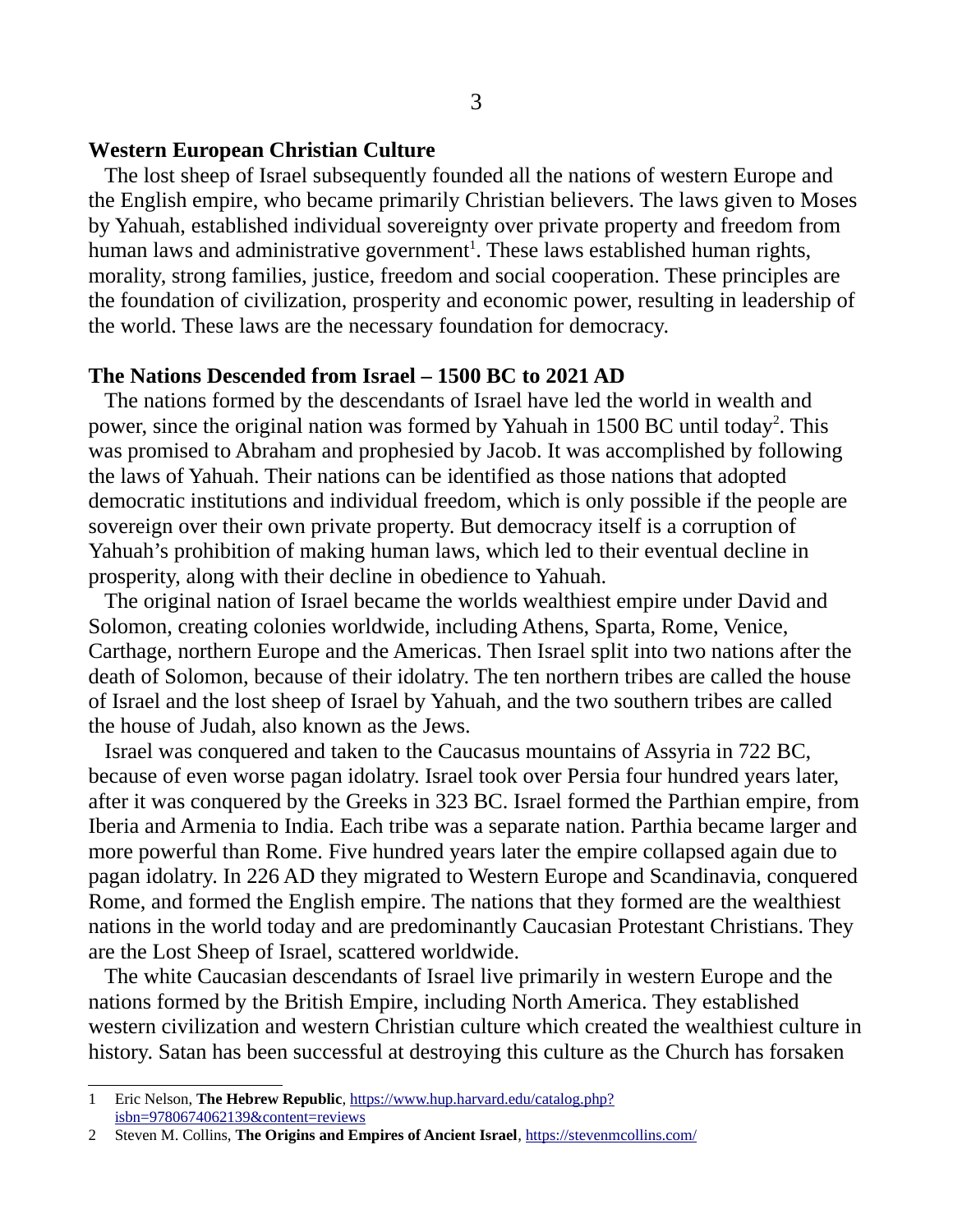the laws of Yahuah and embraced sexual immorality, feminism, abortion, racism, and transgender culture. Satan is also using immigration of other pagan religions to destroy Christian culture. Christian culture is declining due to disobedience to Yahuah's laws. They fail to teach their children to get married and raise children to promote the culture. Social Justice Warriors are successfully eliminating western culture from modern society. Satan knows that they are the lost sheep of Israel who will be the bride of Yahusha in the kingdom of heaven. Anyone who becomes a believer in Yahusha, is grafted into the house of Israel and becomes the seed of Abraham by faith.

#### **The Founding of the Israeli Empire, 1500 BC – 900 BC**

 Jacob, the grandson of Abraham, was given the name Israel by Yahuah, which means "to rule with Yahuah". The descendants of Israel grew to more than two million people while living in Egypt. Yahuah formed them into the nation of Israel by supernaturally delivering them from Egypt. He delivered them with the blood of the passover lamb and baptized them in the Red Sea. Yahuah then gave them supernatural laws, unlike all other nations; with human rights, individual sovereignty over private property and freedom from human government. Yahuah was their king and His priests were His judges. They were not allowed to make any other laws. Obedience to Yahuah's laws was taught by forty years of hardship and discipline in the wilderness. With this form of government, they became the wealthiest and most powerful empire in the world.

 For the next 600 years, Israelis traveled and formed colonies worldwide, including Athens, Sparta, Venice, Rome, Carthage, Libya, Spain, Scandinavia, England, Ireland, and the Americas. All these nations became wealthy and powerful because they adopted the Israeli practice of sovereign private property and democracy. All the rivers in Europe were originally named by Israelites after their patriarchs, especially by the tribe of Dan. It is estimated that King David mined 500 million tons of copper from Lake Superior, Minnesota. Historians credit these exploits to the little nation of the Phoenicians, because David and Solomon used the Phoenicians to transport their trade.

#### **Dispersion of the House of Israel – 722 BC**

 Solomon's more than 800 foreign wives led Israel into pagan idolatry. After the death of Solomon, the nation of Israel split into two kingdoms. The Bible explicitly distinguishes the two names: the northern ten tribes are called the house of Israel, and the two remaining tribes are called the house of Judah. Their wealth and power declined due to disobedience and civil war. Most of the people in Israel today are of the house of Judah, and are called Jews. The house of Israel has become scattered worldwide.

 Yahuah drove the northern ten tribes of Israel out of their land because of their pagan idolatry in 722 BC. They were conquered by Assyria and taken to the Caucasus Mountains of northern Assyria, east of the Black sea; which became Iberia, Armenia and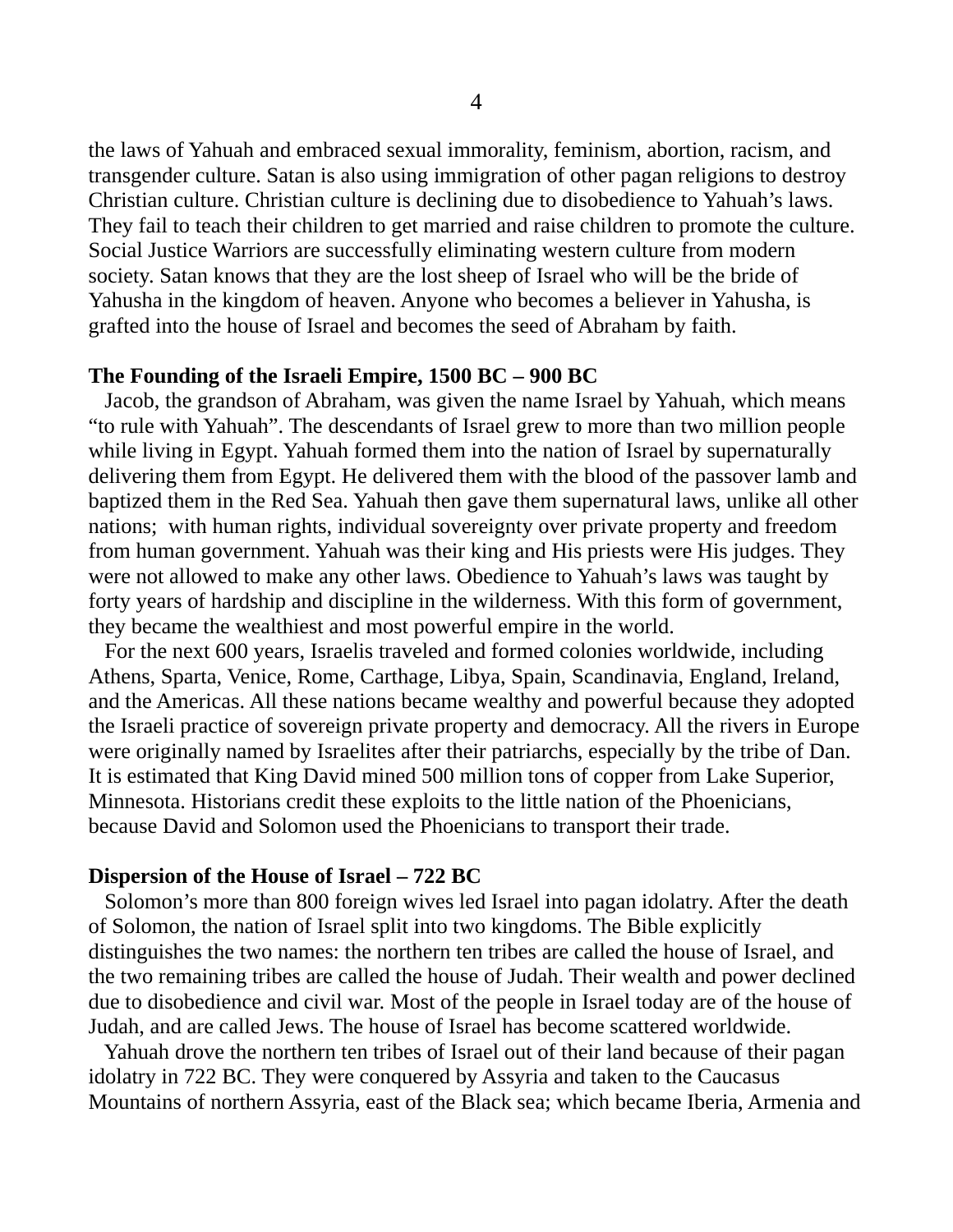Persia. Iberia is Hebrew for the land of the Hebrews. Mordecai, an Israelite, became prime minister of Persia, ruling over 127 nations from Ethiopia to India.

**Ester 8:9** – "it was written, according to all that Mordecai commanded, to the Jews, the satraps, the governors, and the princes of the provinces from India to Ethiopia, one hundred and twenty-seven provinces in all …"

# **Formation of the Parthian Empire – 323 BC to 226 AD**

 When the Greeks, under Alexander the Great, conquered Persia, the portion from the Euphrates River to India became the Parthian empire, divided into the ten tribes of the house of Israel.<sup>[3](#page-4-0)</sup> Parthia was bigger, wealthier and more powerful than Rome. Rome attacked them three times with millions of soldiers, and were defeated each time, because Parthia had invented the armored knight with armored horses. The Magi, who were the priests of Parthia, were the wise men who followed the star and anointed Yahusha to be king of the Jews, when He was born. Parthia was the home of the "lost sheep of Israel" that Yahusha was sent to bring back to Yahuah.

**Matthew 2:1-2 - "**Now after Jesus was born in Bethlehem of Judea in the days of Herod the king, behold, wise men from the East came to Jerusalem, saying, "Where is He who has been born King of the Jews? For we have seen His star in the East and have come to worship Him."

**Matthew 15:24** – "But He answered and said, 'I was not sent except to the lost sheep of the house of Israel.'"

**Matthew 10:5,6** – "These twelve Yahusha sent out and commanded them, saying: 'Do not go into the way of the Gentiles, and do not enter a city of the Samaritans. But go rather to the lost sheep of the house of Israel."

**Acts 2:1,5-12** - "When the Day of Pentecost had fully come, they were all with one accord in one place. … And there were dwelling in Jerusalem Jews, devout men, from every nation under heaven. And when this sound occurred, the multitude came together, and were confused, because everyone heard them speak in his own language. Then they were all amazed and marveled, saying to one another, "Look, are not all these who speak Galileans? And how *is it that* we hear, each in our own language in which we were born? Parthians and Medes and Elamites, those dwelling in Mesopotamia, Judea and Cappadocia, Pontus and Asia, Phrygia and Pamphylia, Egypt and the parts of Libya adjoining Cyrene, visitors from Rome, both Jews and proselytes, **11** Cretans and Arabs —we hear them speaking in our own tongues the wonderful works of Yahuah."

<span id="page-4-0"></span><sup>3</sup> Stephen M. Collins, **Parthia**,<https://stevenmcollins.com/>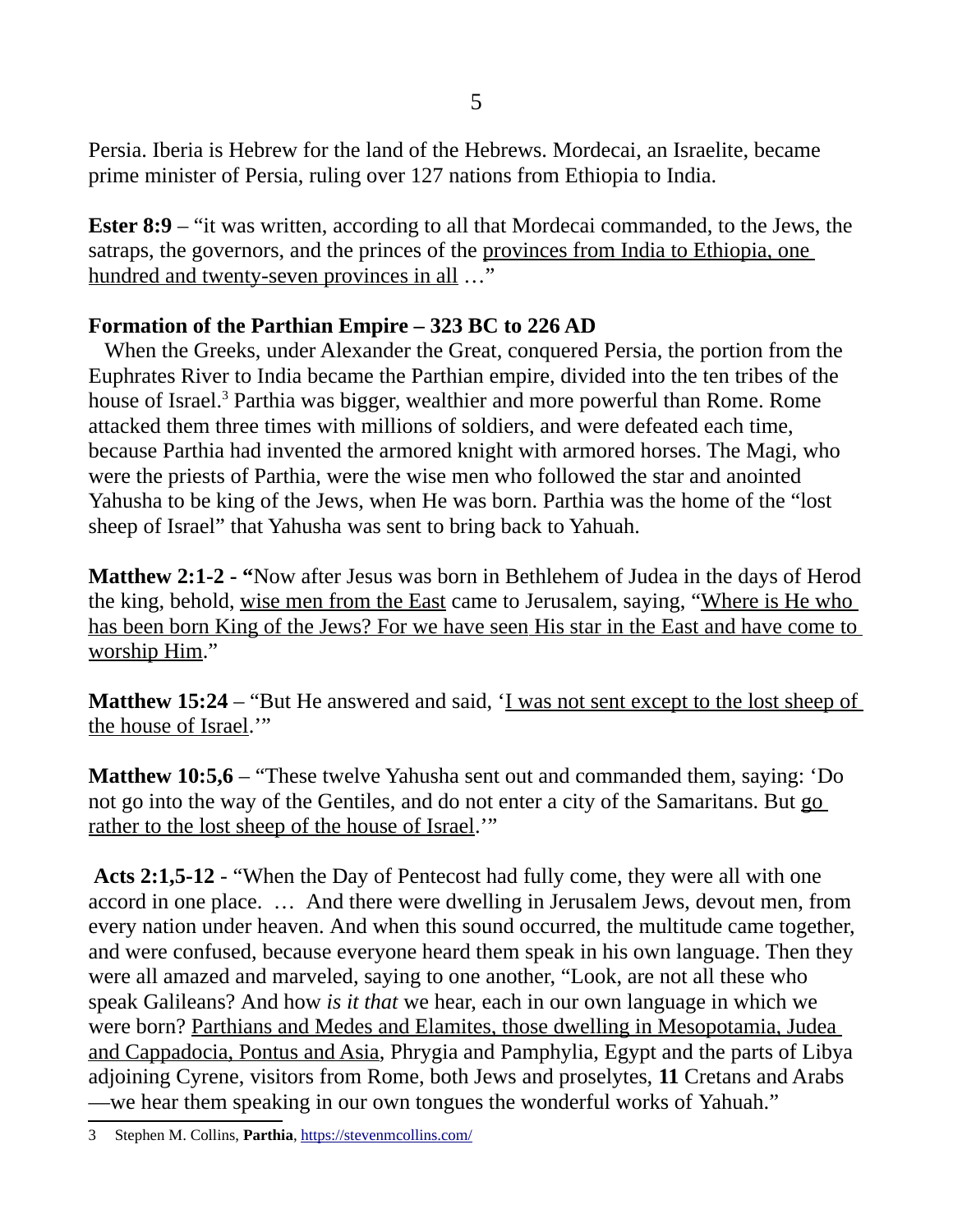#### **Parthians Conquered Europe – 226 AD**

 In 226 AD, the Parthian Empire collapsed with Persian rebellion and genocide, causing the Hebrew Parthians to migrate to Europe around the Black Sea, through Iberia, Armenia, Ukraine, Romania and eastern Europe. Spain is still called the Iberian peninsula, and the Irish and Scots migrated from Iberia. Ireland has King David's harp on their flag today. The English coat of arms are of the tribe of Ephraim and Manasseh They were called the Anglo-Saxons (Sons of Isaac), Iberians (Hebrews), Goths (the people of God), Vandals, Franks, and Germans. The Germans originated in Parthian city of Germany, which is still in Iran today. Historians falsely call them barbarians. Many had been evangelized by the apostles of Yahusha and were believers. Armenia was the first nation to have a believer in Yahusha as king. They conquered Rome in 446 AD and each nation in Western Europe is a separate tribe of the house of Israel.

#### **Formation of the English Empire – 1688 AD**

 The tribes of Ephraim and Manasseh, settled in England. England became the largest empire in the history of the world after they overthrew their Catholic kings, established democracy, and set the people free with the English bill of rights in 1688. They established the wealthiest nations on earth in America, Canada, Australia, New Zealand, Singapore, Hong Kong and South Africa. The European and English people are called Caucasians, because they came from the Caucasian mountains. They established what is called, western culture and are predominantly Protestant Christians. These nations are the present day location of the lost sheep of the house of Israel.<sup>[4](#page-5-0)</sup>

#### **The Covenant with Israel**

Yahuah made a covenant with Abraham, promising to bless him and bless the world through his descendants forever. This promise has come to pass. Yahuah has also promised to make Jerusalem the world capital when Yahusha returns and all the Israeli people worldwide accept Him as their king. This is independent of the promise to believers in Yahusha today, who are promised a home in heavenly new Jerusalem and to inherit the kingdom of heaven.

**Genesis 22: 15-18 –** Then the Angel of Yahuah called to Abraham … blessing I will bless you, and multiplying I will multiply your descendants as the stars of the heaven and as the sand which *is* on the seashore; and your descendants shall possess the gate of their enemies. In your seed all the nations of the earth shall be blessed, because you have obeyed My voice."

<span id="page-5-0"></span><sup>4</sup> Steven M. Collins, **Israel's Lost Tribes Today**, <https://stevenmcollins.com/>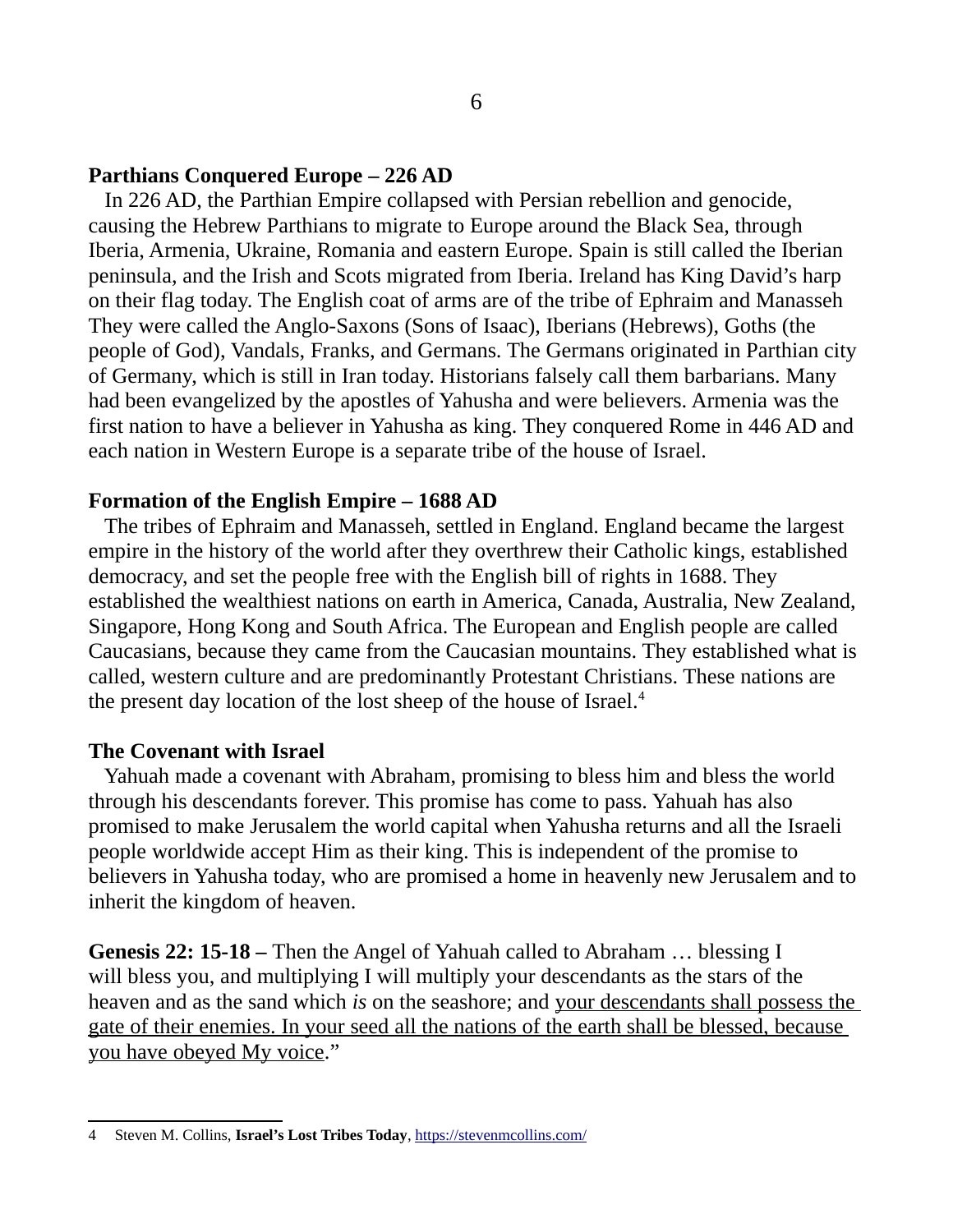The blessing given to Abraham was split between Judah and Joseph. All the kings of Israel were required to be of the house of Judah. But Joseph was the first born son of Jacobs favorite wife, so he was given greater material blessings. The sons of Joseph, Ephraim and Manasseh, became the leaders of the ten tribes of the house of Israel. They were called the Anglo-Saxons when they left Parthia, and settled in England. Descendants of Ephraim formed the English empire and descendants of Manasseh formed many nations in that empire, including America. Jacob prophesied this before he died. They have truly blessed the world and grown into a multitude of nations as promised.

**Genesis 48:3-19** - "Then Jacob said to Joseph: "Yahuah El Shaddai appeared to me at Luz in the land of Canaan and blessed me, and said to me, 'Behold, I will make you fruitful and multiply you, and I will make of you a multitude of people, and give this land to your descendants after you as an everlasting possession. And now your two sons, Ephraim and Manasseh, who were born to you in the land of Egypt before I came to you in Egypt, are mine;'" …

"'Yahuah, before whom my fathers Abraham and Isaac walked, the Aluah who has fed me all my life long to this day, the Angel who has redeemed me from all evil, bless the lads; let my name be named upon them, and the name of my fathers Abraham and Isaac; and let them grow into a multitude in the midst of the earth.' ... He (Ephraim) also shall become a people, and he also shall be great; but truly his younger brother (Manasseh) shall be greater than he, and his descendants shall become a multitude of nations.'"

#### **Israel and Judah are Divided**

 The nation of Israel under Solomon was divided into two nations, Israel and Judah, after his death. Modern Israel is actually the nation of Judah, commonly called the Jews.

**1 Kings 11:31-33** - "And he said to Jeroboam, "for thus says Yahuah, the Aluah of Israel: 'Behold, I will tear the kingdom out of the hand of Solomon and will give ten tribes to you … because they have forsaken Me, and worshiped Ashtoreth the goddess of the Sidonians, Chemosh the god of the Moabites, and Milcom the god of the people of Ammon, and have not walked in My ways to do what is right in My eyes and keep My statutes and My judgments, as did his father David."

1Kings 12:21 - "And when Rehoboam came to Jerusalem, he assembled all the house of Judah with the tribe of Benjamin, one hundred and eighty thousand chosen *men* who were warriors, to fight against the house of Israel"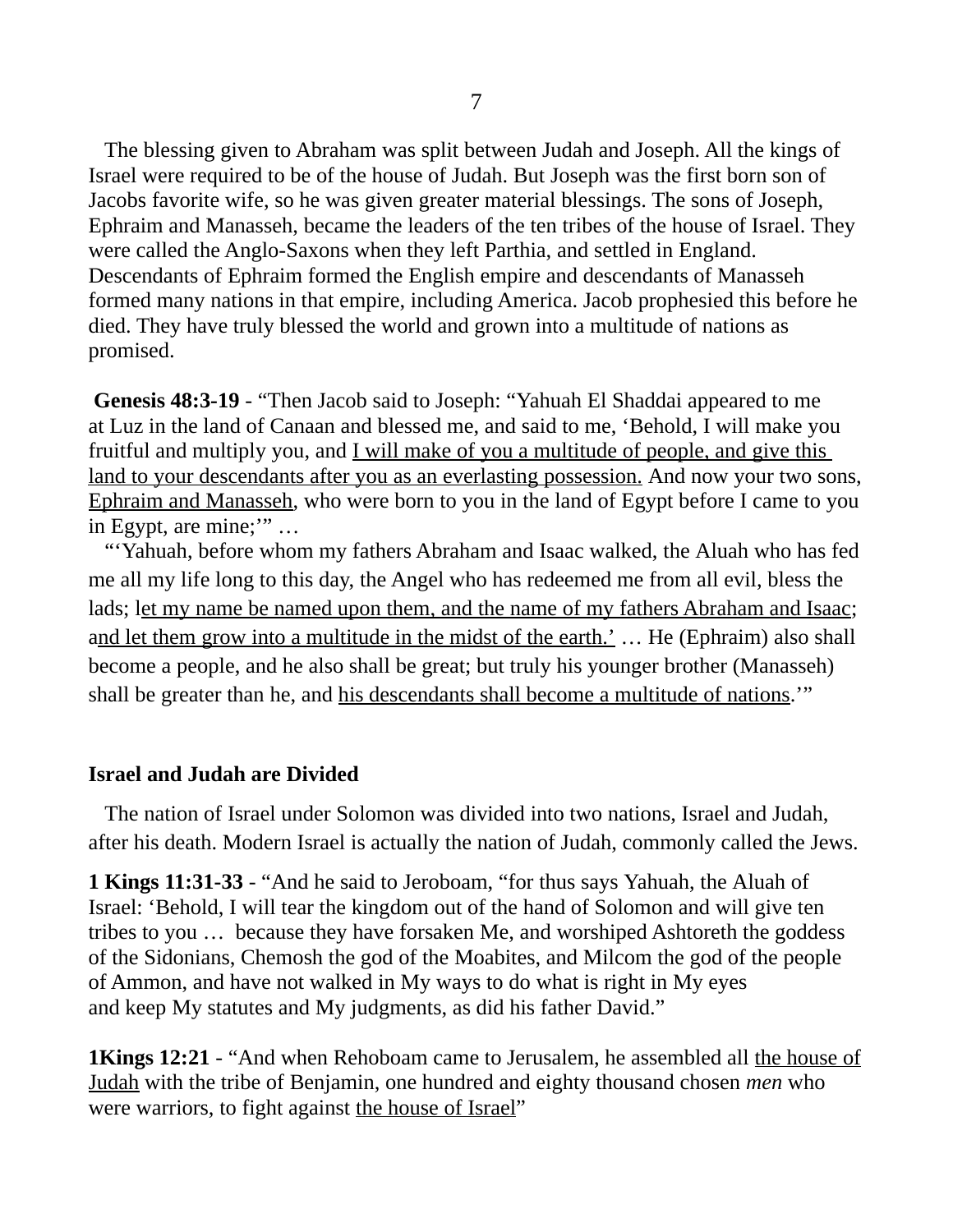All of Israel and Judah were conquered by Assyria and Babylon and scattered to other nations. A remnant of Judah returned to Jerusalem, but Israel never returned, but migrated world wide. After the tribulation of the last days, all the tribes of Israel will repent and return to live in the promised land under Yahusha as king. The remnant of Judah who returned to the land in the last 100 years are unrepentant toward Yahusha, the Messiah. So they will be scattered again in the coming tribulation.

**Deuteronomy 30:1-5** - "Now it shall come to pass, when all these things come upon you, the blessing and the curse which I have set before you, and you call *them* to mind among all the nations where Yahuah your Aluah drives you, and you return to Yahuah your Aluah and obey His voice, according to all that I command you today, you and your children, with all your heart and with all your soul, that Yahuah your Aluah will bring you back from captivity, and have compassion on you, and gather you again from all the nations where Yahuah your Aluah has scattered you. If *any* of you are driven out to the farthest *parts* under heaven, from there Yahuah your Aluah will gather you, and from there He will bring you. Then Yahuah your Aluah will bring you to the land which your fathers possessed, and you shall possess it. He will prosper you and multiply you more than your fathers.

# **Israel Lost Its Identity[5](#page-7-0)**

 The scriptures distinguish between Israel and Judah, which is not commonly understood today. They use the name Israel for the ten lost tribes of the northern kingdom. They were scattered worldwide, but when they repent they will return.

**Jeremiah 50:17-20** - "Israel is like scattered sheep; The lions have driven him away. First the king of Assyria devoured him; Now at last this Nebuchadnezzar king of Babylon has broken his bones." Therefore thus says Yahuah of hosts, the Aluah of Israel: 'Behold, I will punish the king of Babylon and his land, as I have punished the king of Assyria. But I will bring back Israel to his home, and he shall feed on Carmel and Bashan; His soul shall be satisfied on Mount Ephraim and Gilead. In those days and in that time,' says Yahuah, "The iniquity of Israel shall be sought, but there shall be none; And the sins of Judah, but they shall not be found; For I will pardon those whom I preserve."

**Micah 2:12** - "I will surely assemble all of you, O Jacob, I will surely gather the remnant of Israel; I will put them together like sheep of the fold, like a flock in the midst of their pasture; they shall make a loud noise because of so many people."

<span id="page-7-0"></span><sup>5</sup> Jim Staley, Passion for Truth, **Identity Crisis**, [https://www.youtube.com/results?search\\_query=jim+staley+identity+crisis](https://www.youtube.com/results?search_query=jim+staley+identity+crisis)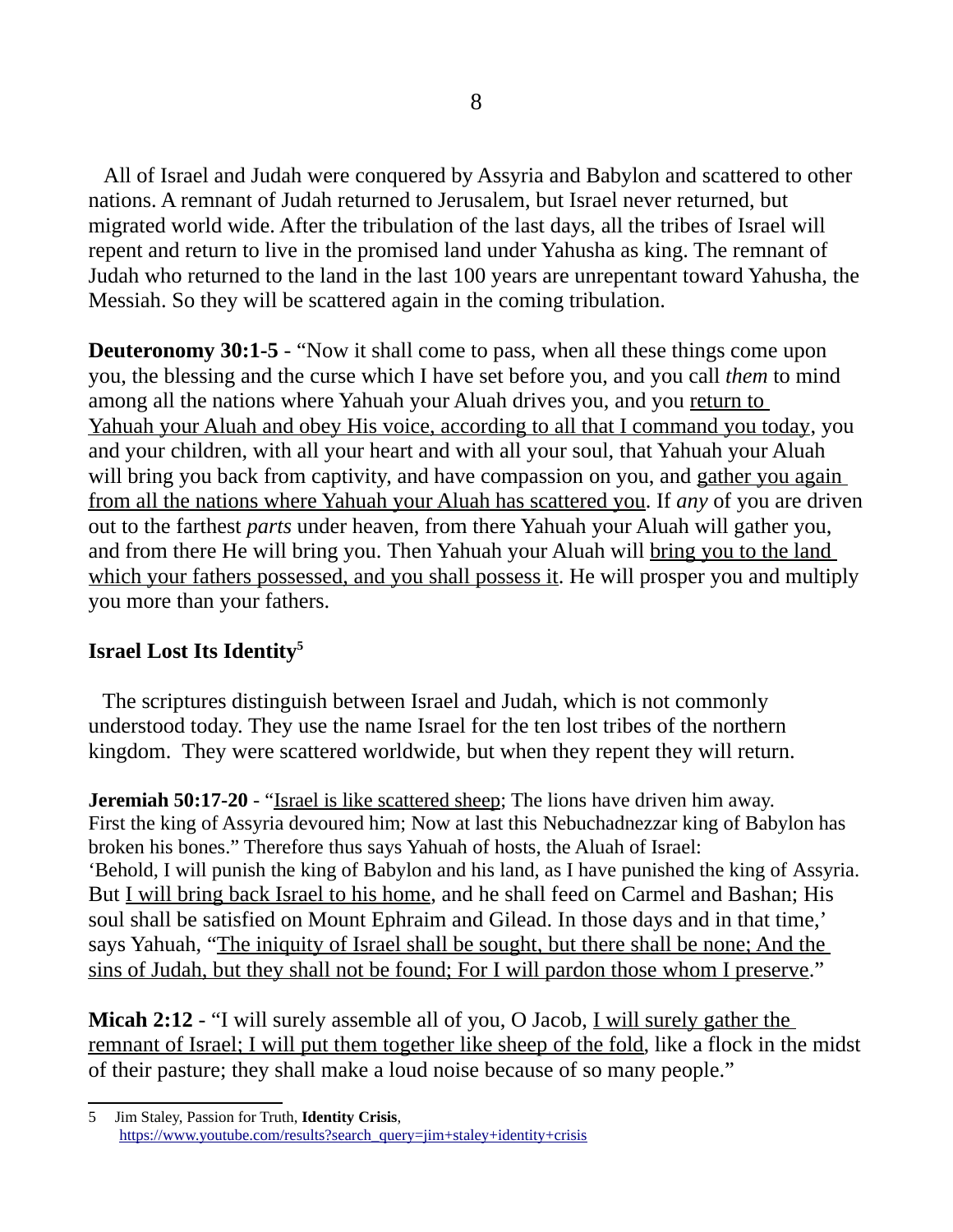**Ezekiel 34:11-16** - 'For thus says Yahuah Aluah: "Indeed I Myself will search for My sheep and seek them out. As a shepherd seeks out his flock on the day he is among his scattered sheep, so will I seek out My sheep and deliver them from all the places where they were scattered on a cloudy and dark day. And I will bring them out from the peoples and gather them from the countries, and will bring them to their own land; I will feed them on the mountains of Israel, in the valleys and in all the inhabited places of the country. I will feed them in good pasture, and their fold shall be on the high mountains of Israel. There they shall lie down in a good fold and feed in rich pasture on the mountains of Israel. I will feed My flock, and I will make them lie down," says Yahuah Aluah. "I will seek what was lost and bring back what was driven away, bind up the broken and strengthen what was sick; but I will destroy the fat and the strong, and feed them in judgment."

**Amos 9:9** - "For surely I will command, and will sift the house of Israel among all nations, as grain is sifted in a sieve; yet not the smallest grain shall fall to the ground. All the sinners of My people shall die by the sword, who say, 'The calamity shall not overtake nor confront us.'"

**Psalms 106:47** – "Save us, O Yahuah our Aluah, and gather us from among the Gentiles, to give thanks to Your holy name, to triumph in Your praise."

**Hosea 8:8-10** - "Israel is swallowed up; Now they are among the Gentiles like a vessel in which *is* no pleasure. For they have gone up to Assyria, l*ike* a wild donkey alone by itself; Ephraim has hired lovers. Yes, though they have hired among the nations, Now I will gather them; and they shall sorrow a little, because of the burden of the king of princes."

 In the first century, the Apostles knew that the lost sheep of the house of Israel were living among the Greeks, Romans and Spanish.

"The captives of Israel exiled beyond the Euphrates did not return as a whole to Palestine along with their brethren, the captives of Judah; at least there is no mention made of this event in the documents at our disposal … In fact, the return of the ten tribes was one of the great promises of the Prophets, and the advent of the Messiah is therefore necessarily identified with the epoch of their redemption."

# **D. A. Neubauer, Jewish Quarterly Review, Vol.1 – 1888, p.15,17**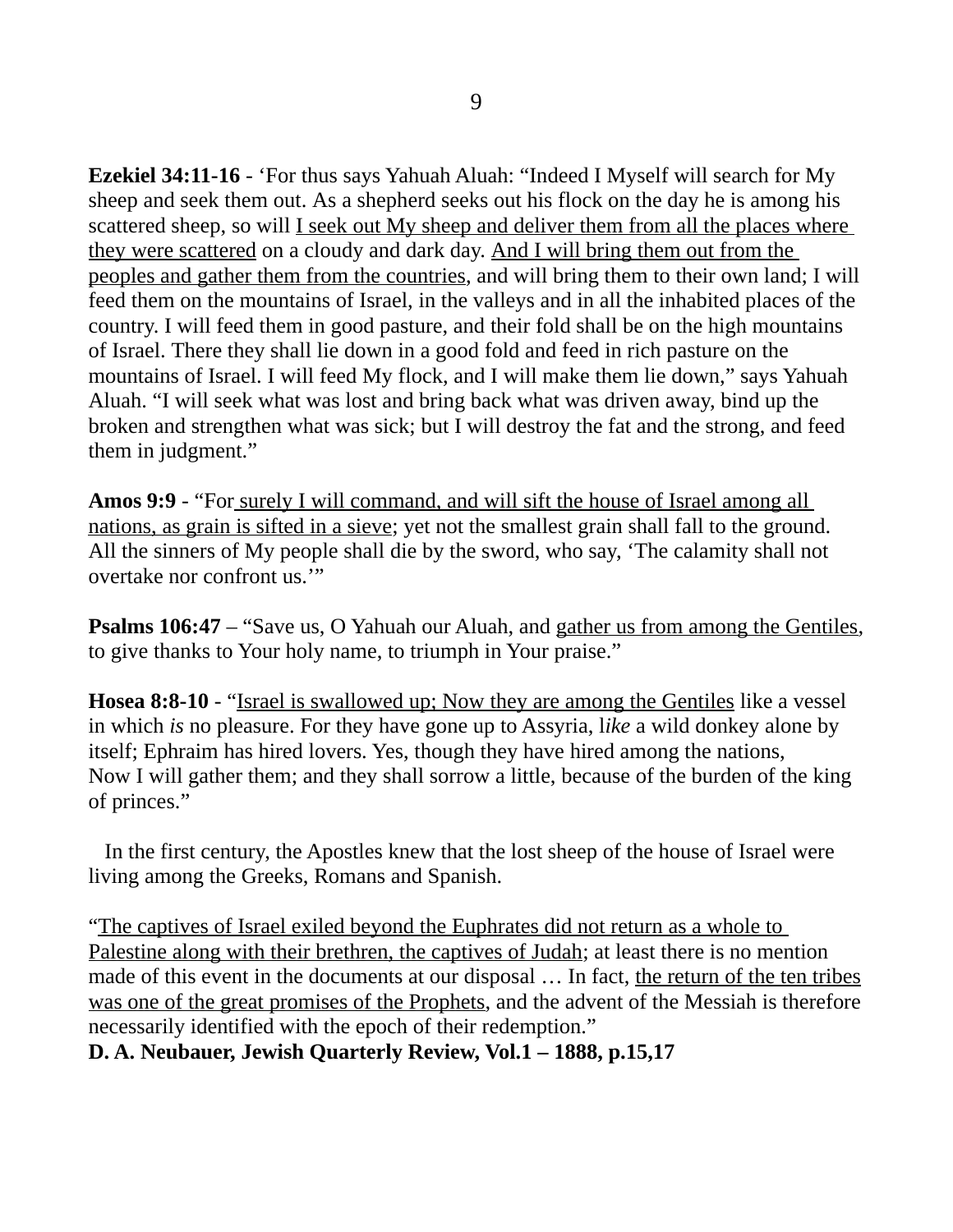**1 Peter 1:1** - "Peter, an apostle of Jesus Christ, To the pilgrims of the Dispersion in Pontus, Galatia, Cappadocia, Asia, and Bithynia, **elect** according to the foreknowledge of Yahuah the Father, in sanctification of the Spirit, for obedience and sprinkling of the blood of Yahusha the Messiah: Grace to you and peace."

**James 1:1** – "James, a bondservant of Yahuah and Master Yahusha the Messiah, to the twelve tribes which are scattered abroad:"

**John 10:2-16** - "But he who enters by the door is the shepherd of the sheep. To him the doorkeeper opens, and the sheep hear his voice; and he calls his own sheep by name and leads them out. And when he brings out his own sheep, he goes before them; and the sheep follow him, for they know his voice. Yet they will by no means follow a stranger, but will flee from him, for they do not know the voice of strangers." …

Then Jesus said to them again, "Most assuredly, I say to you, <u>I am the door of the</u> sheep. All who *ever* came before Me are thieves and robbers, but the sheep did not hear them. I am the door. If anyone enters by Me, he will be saved, and will go in and out and find pasture. The thief does not come except to steal, and to kill, and to destroy. I have come that they may have life, and that they may have *it* more abundantly.

"I am the good shepherd. The good shepherd gives His life for the sheep. But a hireling, *he who is* not the shepherd, one who does not own the sheep, sees the wolf coming and leaves the sheep and flees; and the wolf catches the sheep and scatters them. The hireling flees because he is a hireling and does not care about the sheep. I am the good shepherd; and I know My *sheep,* and am known by My own. As the Father knows Me, even so I know the Father; and I lay down My life for the sheep. **And other sheep I have which are not of this fold; them also I must bring, and they will hear My voice; and there will be one flock** *and* **one shepherd.**

#### **Yahuah Divorces and Remarries the House of Israel**

 How is it possible for Yahuah to divorce and remarry the House of Israel? It violates Yahuah's marriage laws. Israel is also like the prodigal son who leaves his father and later repents and returns home. Israel is also described as two olive trees. The house of Israel, a wild olive tree, and the house of Judah, a cultivated olive tree. The house of Israel became Gentiles by abandoning their identity and the laws of Yahuah.

**1 Peter 2:9 - "**But you *are* a chosen generation, a royal priesthood, a holy nation, His own special people, that you may proclaim the praises of Him who called you out of darkness into His marvelous light; who once *were* not a people but *are* now the people of Yahuah, who had not obtained mercy but now have obtained mercy."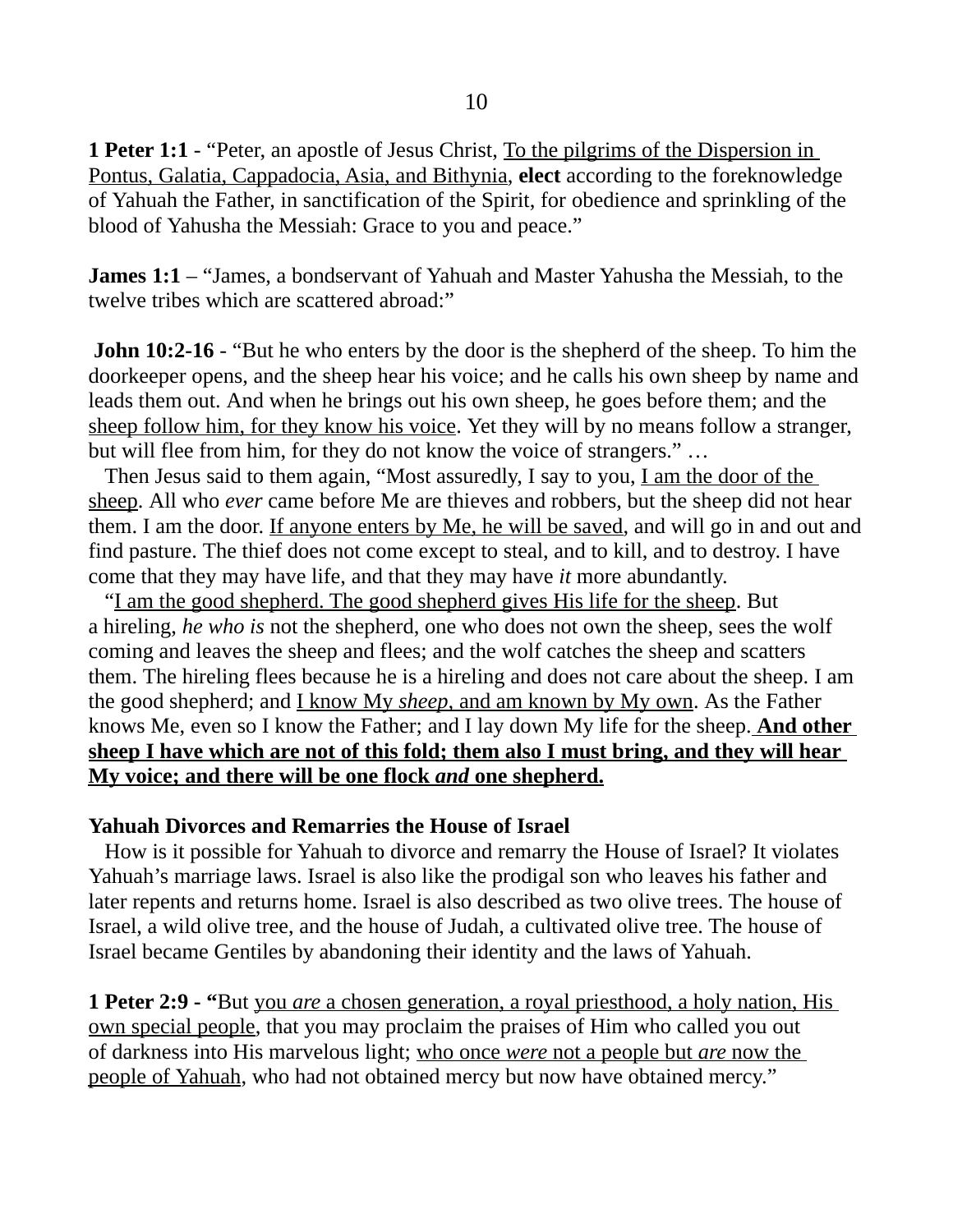**Hosea 1:9-11** – "For you (House of Israel) are not My people and I am not your Aluah. Yet the number of the children of Israel shall be as the sand of the sea, which cannot be measured or numbered. And it shall come to pass in the place where it was said to them, ' You *are* not My people,' *There* it shall be said to them, '*You are* sons of the living Yahuah.' Then **the children of Judah and the children of Israel shall be gathered together,** and appoint for themselves one head; and they shall come up out of the land, for great *will be* the day of Jezreel!"

 Scripture defines the term "not My people" as referring only to the children of Israel, not all Gentiles. This term is used in Romans 9 to refer to Gentiles, who were previously the house of Israel.

**Romans 9:22-33 - "** What if Aluah, wanting to show His wrath and to make His power known, endured with much longsuffering the vessels of wrath prepared for destruction, and that He might make known the riches of His glory on the vessels of mercy, which He had prepared beforehand for glory, even us whom He called, not of the Jews only, but also of the Gentiles?

As He says also in Hosea:

"I will call them My people, who were not My people, And her beloved, who was not beloved." "And it shall come to pass in the place where it was said to them, 'You are not My people,' There they shall be called sons of the living Aluah."

Isaiah also cries out concerning Israel:

"Though the number of the children of Israel be as the sand of the sea, The remnant will be saved. For He will finish the work and cut it short in righteousness, Because Yahuah will make a short work upon the earth."

And as Isaiah said before:

"Unless Yahuah of Hosts had left us a seed, We would have become like Sodom, And we would have been made like Gomorrah."

What shall we say then? That Gentiles, who did not pursue righteousness, have attained to righteousness, even the righteousness of faith; but Israel, pursuing the law of righteousness, has not attained to the law of righteousness. Why? Because *they did* not *seek it* by faith, but as it were, by the works of the law. For they stumbled at that stumbling stone. As it is written:

"Behold, I lay in Zion a stumbling stone and rock of offense, And whoever believes on Him will not be put to shame."

#### **Israel and Judah are Joined Together Again**

 The Israelites who became Gentiles in Greece, Asia and Rome, accepted Yahusha by faith and became obedient to the law of righteous. But the Jews who attempted to pursue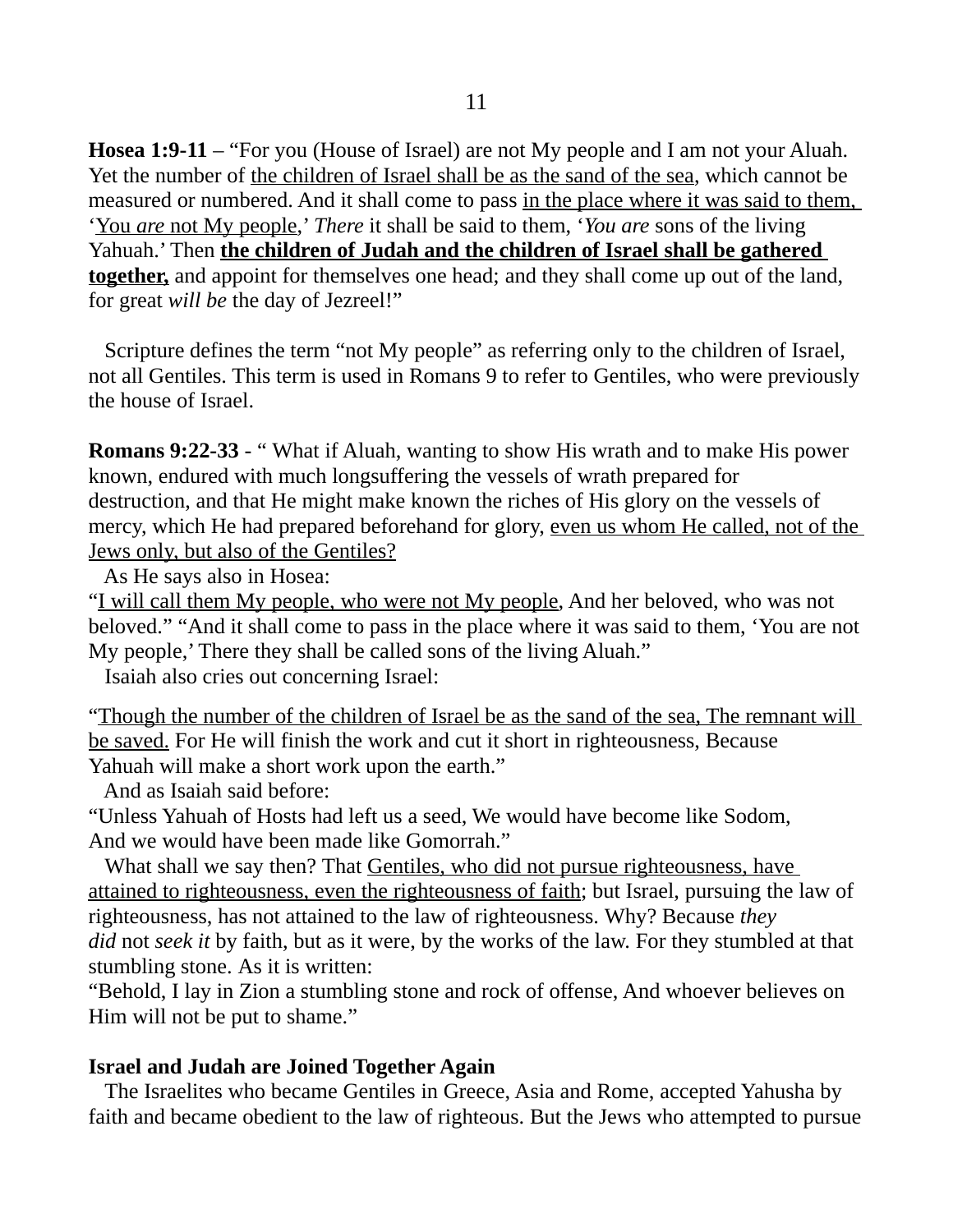the law of righteousness, failed to accept Yahusha for the redemption of their sins. Hosea defines these Gentiles as the house of Israel. But Paul refers to the present nation as Israel also.

**Romans 11:24 - "** For if you were cut out of the olive tree which is wild by nature, and were grafted contrary to nature into a cultivated olive tree, how much more will these, who *are* natural *branches,* be grafted into their own olive tree?

**Ezekiel 37:15-23** - "Again the word of Yahuah came to me, saying, "As for you, son of man, take a stick for yourself and write on it: 'For Judah and for the children of Israel, his companions.' Then take another stick and write on it, 'For Joseph, the stick of Ephraim, and *for* all the house of Israel, his companions.' Then join them one to another for yourself into one stick, and they will become one in your hand.

"And when the children of your people speak to you, saying, 'Will you not show us what you *mean* by these?'— say to them, 'Thus says Yahuah Aluah: "Surely I will take the stick of Joseph, which *is* in the hand of Ephraim, and the tribes of Israel, his companions; and I will join them with it, with the stick of Judah, and make them one stick, and they will be one in My hand." ' And the sticks on which you write will be in your hand before their eyes.

"Then say to them, 'Thus says Yahuah Aluah: "Surely I will take the children of Israel from among the nations, wherever they have gone, and will gather them from every side and bring them into their own land; and I will make them one nation in the land, on the mountains of Israel; and one king shall be king over them all; they shall no longer be two nations, nor shall they ever be divided into two kingdoms again. They shall not defile themselves anymore with their idols, nor with their detestable things, nor with any of their transgressions; but I will deliver them from all their dwelling places in which they have sinned, and will cleanse them. Then they shall be My people, and I will be their Aluah.

 The Hebrew word translated stick is actually tree. Yahuah is referring to the two olive trees that will form the future nation of Israel. The house of Israel was scattered among the Gentiles, so that they lost their identity as children of Israel, and lost obedience to the laws of Yahuah. However, when they accept Yahusha as their Savior and become obedient to the law, they are grafted into the house of Israel again. Paul refers to Jews as the Circumcision and Gentiles who became believers as the Uncircumcision.

**Ephesians 2:11-13** - "Therefore remember that you, once Gentiles in the flesh—who are called Uncircumcision by what is called the Circumcision made in the flesh by hands — that at that time you were without Yahusha, being aliens from the commonwealth of Israel and strangers from the covenants of promise, having no hope and without Yahuah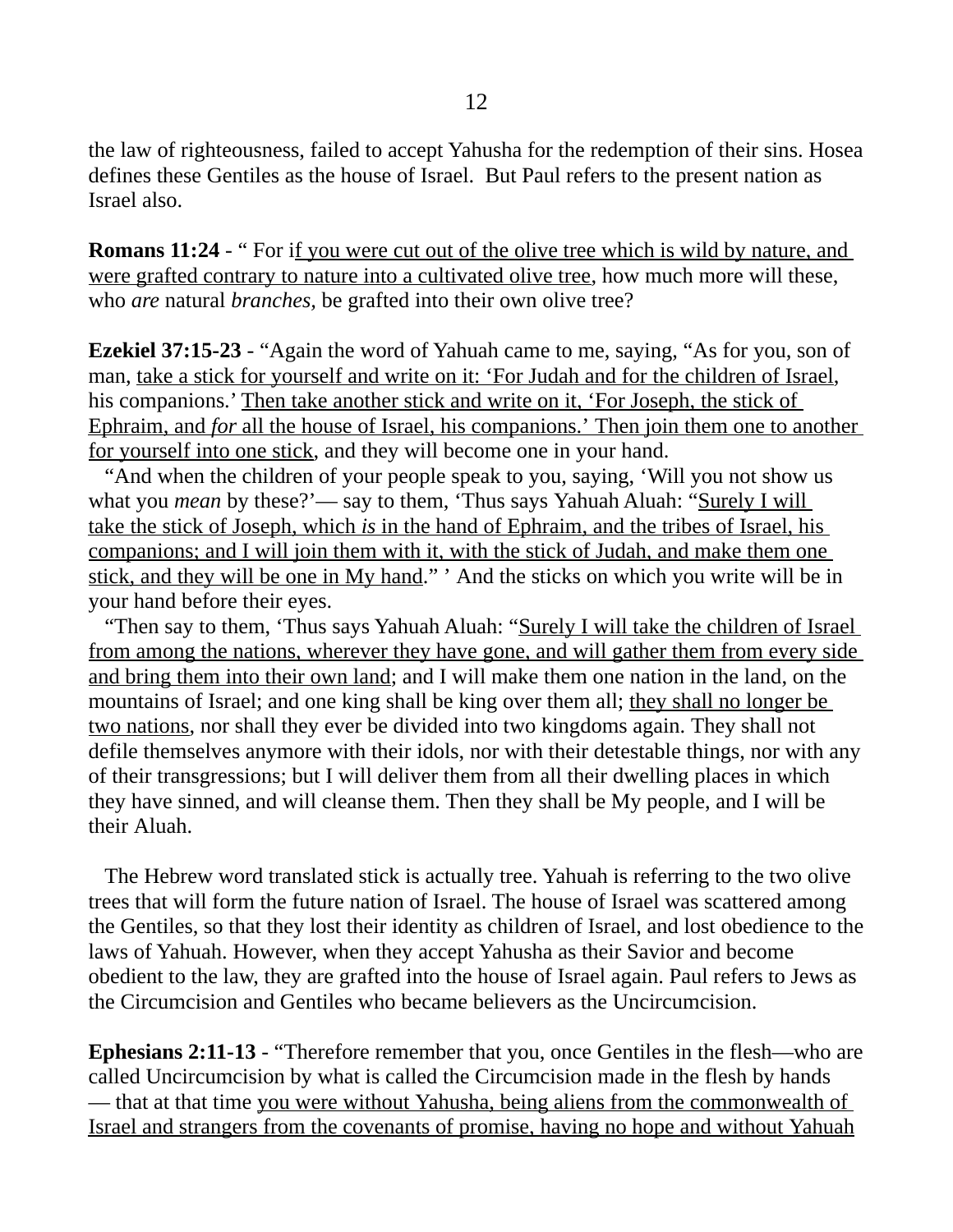in the world. But now in the Messiah Yahusha you who once were far off have been brought near by the blood of Yahusha."

**John 11:49-52** - "Caiaphas, being high priest that year, said to them, "You know nothing at all, nor do you consider that it is expedient for us that one man should die for the people, and not that the whole nation should perish." Now this he did not say on his own *authority;* but being high priest that year he prophesied that Yahusha would die for the nation, and not for that nation only, but also that He would gather together in one the children of Yahuah who were scattered abroad.

 Under the laws of Yahuah, a divorced woman cannot return to her husband after she has married another man. She is subject to this law as long as her husband lives. So how can Yahuah accept Israel back as His bride after he divorced her? Yahusha died to set Israel free from that law, so she could be his bride again.

**Jeremiah 3:1** - "They say, 'If a man divorces his wife, and she goes from him And becomes another man's, may he return to her again?' Would not that land be greatly polluted? But you have played the harlot with many lovers; yet return to Me," says Yahuah.

**Deuteronomy 24:1 - "When a man takes a wife and marries her, and it happens that she** finds no favor in his eyes because he has found some uncleanness in her, and he writes her a certificate of divorce, puts *it* in her hand, and sends her out of his house, when she has departed from his house, and goes and becomes another man's *wife, if* the latter husband detests her and writes her a certificate of divorce, puts *it* in her hand, and sends her out of his house, or if the latter husband dies who took her as his wife, **4** *then* her former husband who divorced her must not take her back to be his wife after she has been defiled; for that *is* an abomination before Yahuah, and you shall not bring sin on the land which Yahuah your Aluah is giving you *as* an inheritance."

**Romans 7:1-6** - "the law has dominion over a man as long as he lives? For the woman who has a husband is bound by the law to *her* husband as long as he lives. But if the husband dies, she is released from the law of *her* husband. So then if, while *her* husband lives, she marries another man, she will be called an adulteress; but if her husband dies, she is free from that law, so that she is no adulteress, though she has married another man. Therefore, my brethren, **you also have become dead to the law through the body of Yahusha, that you may be married to another—to Him who was raised from the dead, that we should bear fruit to Yahuah.** For when we were in the flesh, the sinful passions which were aroused by the law were at work in our members to bear fruit to death. But now we have been delivered from the law, having died to what we were held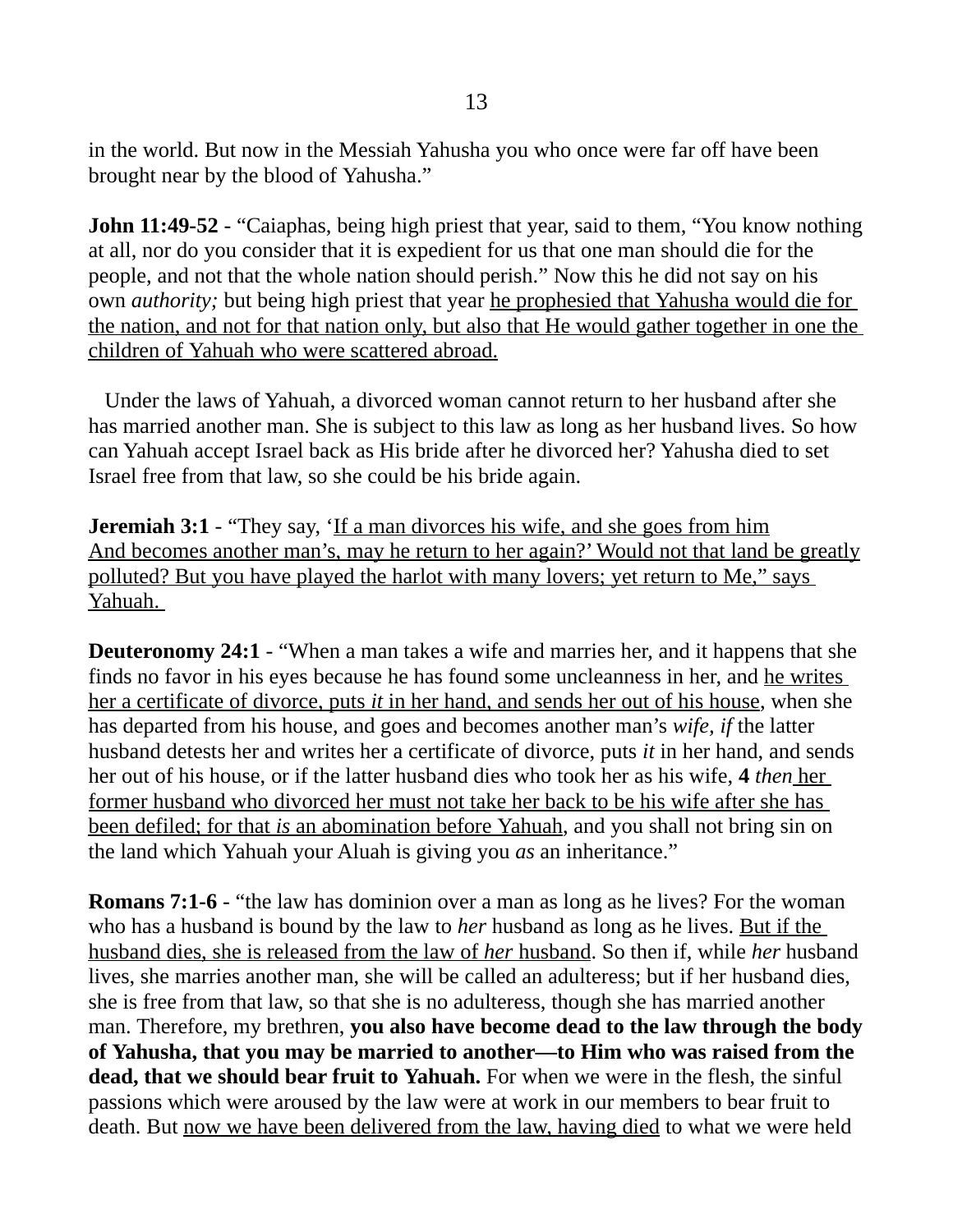by, so that we should serve in the newness of the Spirit and not *in* the oldness of the letter."

### **Yahuah Marries Israel Again**

 Israel was divorced by Yahuah, because they followed other gods. They were dispersed and became Gentiles. Now they are released from the law of divorce by faith in the death of Yahusha, repentance and obedience to the law. They can now be the bride of Yahusha and return to their inheritance in Israel.

**Jeremiah 31: 7-9** – "'O Yahuah, save Your people, the remnant of Israel!' Behold, I will bring them from the north country, and gather them from the ends of the earth, a*mong* them the blind and the lame, the woman with child and the one who labors with child, together; a great throng shall return there. They shall come with weeping, and with supplications I will lead them. I will cause them to walk by the rivers of waters, In a straight way in which they shall not stumble; for I am a Father to Israel, And Ephraim *is* My firstborn.

**Jeremiah 31:31-34** - "Behold, the days are coming, says Yahuah, when I will make a new covenant with the house of Israel and with the house of Judah— not according to the covenant that I made with their fathers in the day *that* I took them by the hand to lead them out of the land of Egypt, My covenant which they broke, though **I was a husband to them, says Yahuah. But this** *is* **the covenant that I will make with the house of Israel after those days, says Yahuah:** I will put My law in their minds, and write it on their hearts; and I will be their Aluah, and they shall be My people. No more shall every man teach his neighbor, and every man his brother, saying, 'Know Yahuah,' for they all shall know Me, from the least of them to the greatest of them, says Yahuah. For I will forgive their iniquity, and their sin I will remember no more."

 Israelites founded the cities of Greece and most of Europe during the reigns of David and Solomon. So when Israel was threatened by Assyria two hundred years later, many of the Israelites became Greeks, Romans and Europeans. Those that were captured by the Assyrians in 722 BC, founded Parthia 400 years later. Then when Parthia collapsed 500 years later, they migrated to Europe and founded the British empire. Many of the believers today are descendants of Israel.

**Romans 2:5-16 - "** But in accordance with your hardness and your impenitent heart you are treasuring up for yourself wrath in the day of wrath and revelation of the righteous judgment of Yahuah, who "will render to each one according to his deeds": eternal life to those who by patient continuance in doing good seek for glory, honor, and immortality; but to those who are self-seeking and do not obey the truth, but obey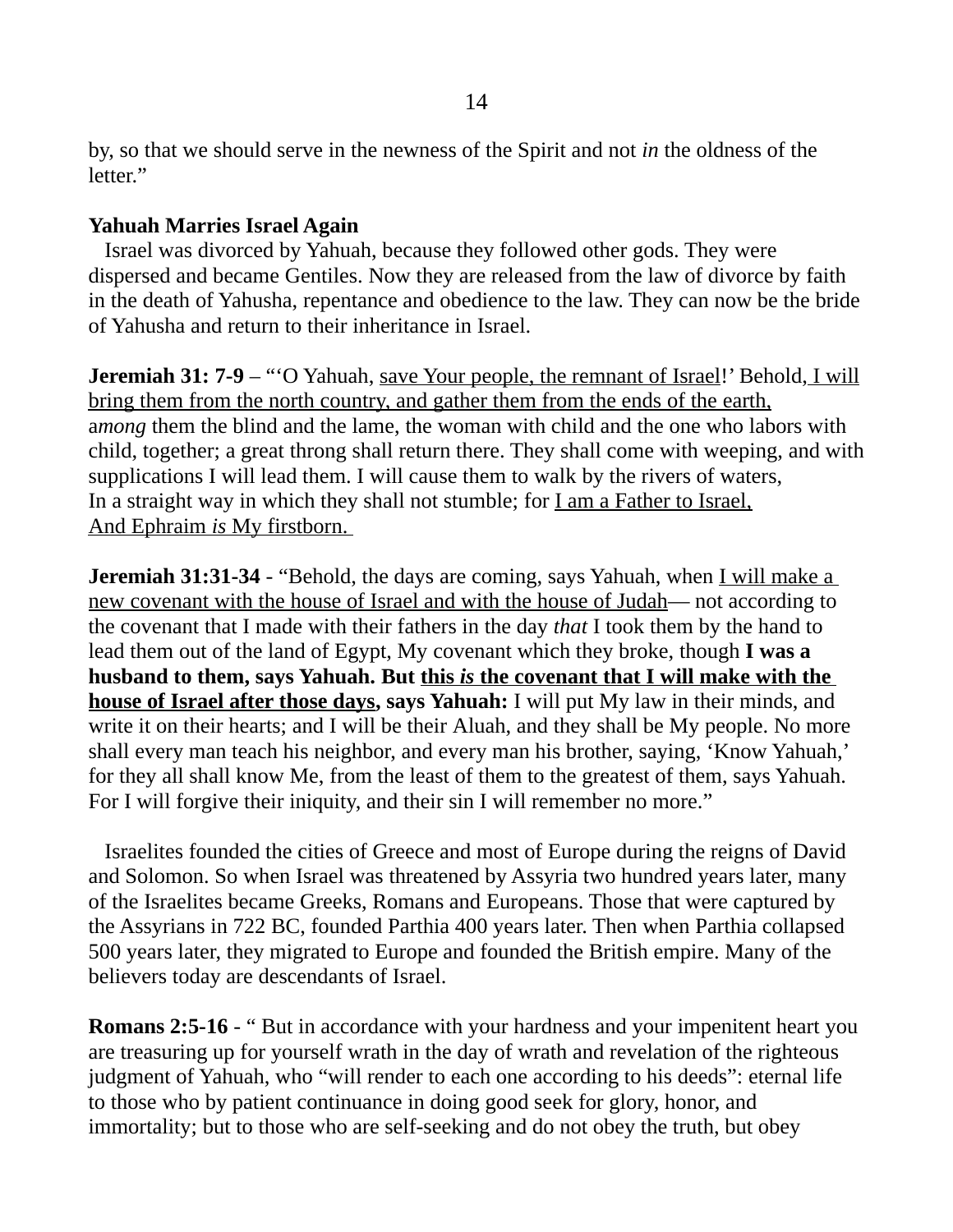unrighteousness—indignation and wrath, tribulation and anguish, on every soul of man who does evil, of the Jew first and also of the Greek; but glory, honor, and peace to everyone who works what is good, to the Jew first and also to the Greek. For there is no partiality with Yahuah.

 For as many as have sinned without law will also perish without law, and as many as have sinned in the law will be judged by the law (for not the hearers of the law *are* just in the sight of Yahuah, but the doers of the law will be justified; for when Gentiles, who do not have the law, by nature do the things in the law, these, although not having the law, are a law to themselves, who show the work of the law written in their hearts, their conscience also bearing witness, and between themselves *their* thoughts accusing or else excusing *them*) in the day when Yahuah will judge the secrets of men by Yahusha the Messiah, according to my gospel."

#### **Foreign Become Israelites By Faith and Obedience**

 The laws of Yahuah require Israel to accept foreigners, but the foreigners are not allowed to practice their foreign religion. They can remain secular. If they become proselytes and obey the laws of Yahuah, they have the status of natural born citizens. Therefore, anyone who accepts Yahusha as their Savior and becomes obedient to the laws of Yahuah, are grafted into the household of Israel and they become the seed of Abraham by faith. So all Jews and Gentiles can become Israelites regardless of whether they are descendants of Israel.

**Isaiah 56:6-8** - "Also the sons of the foreigner who join themselves to Yahuah, to serve Him, and to love the name of Yahuah, to be His servants— everyone who keeps from defiling the Sabbath, and holds fast My covenant— even them I will bring to My holy mountain, and make them joyful in My house of prayer. Their burnt offerings and their sacrifices w*ill be* accepted on My altar; for My house shall be called a house of prayer for all nations." Yahuah Aluah, who gathers the outcasts of Israel, says, "Yet I will gather to him o*thers* besides those who are gathered to him."

**Ezekiel 47:21-23 - "**Thus you shall divide this land among yourselves according to the tribes of Israel. It shall be that you will divide it by lot as an inheritance for yourselves, and for the strangers who dwell among you and who bear children among you. They shall be to you as native-born among the children of Israel; they shall have an inheritance with you among the tribes of Israel. And it shall be *that* in whatever tribe the stranger dwells, there you shall give *him* his inheritance," says Yahuah Aluah.

**Numbers 15:14-16** - "And if a stranger dwells with you, or whoever *is* among you throughout your generations, and would present an offering made by fire, a sweet aroma to Yahuah, just as you do, so shall he do. One ordinance *shall be* for you of the assembly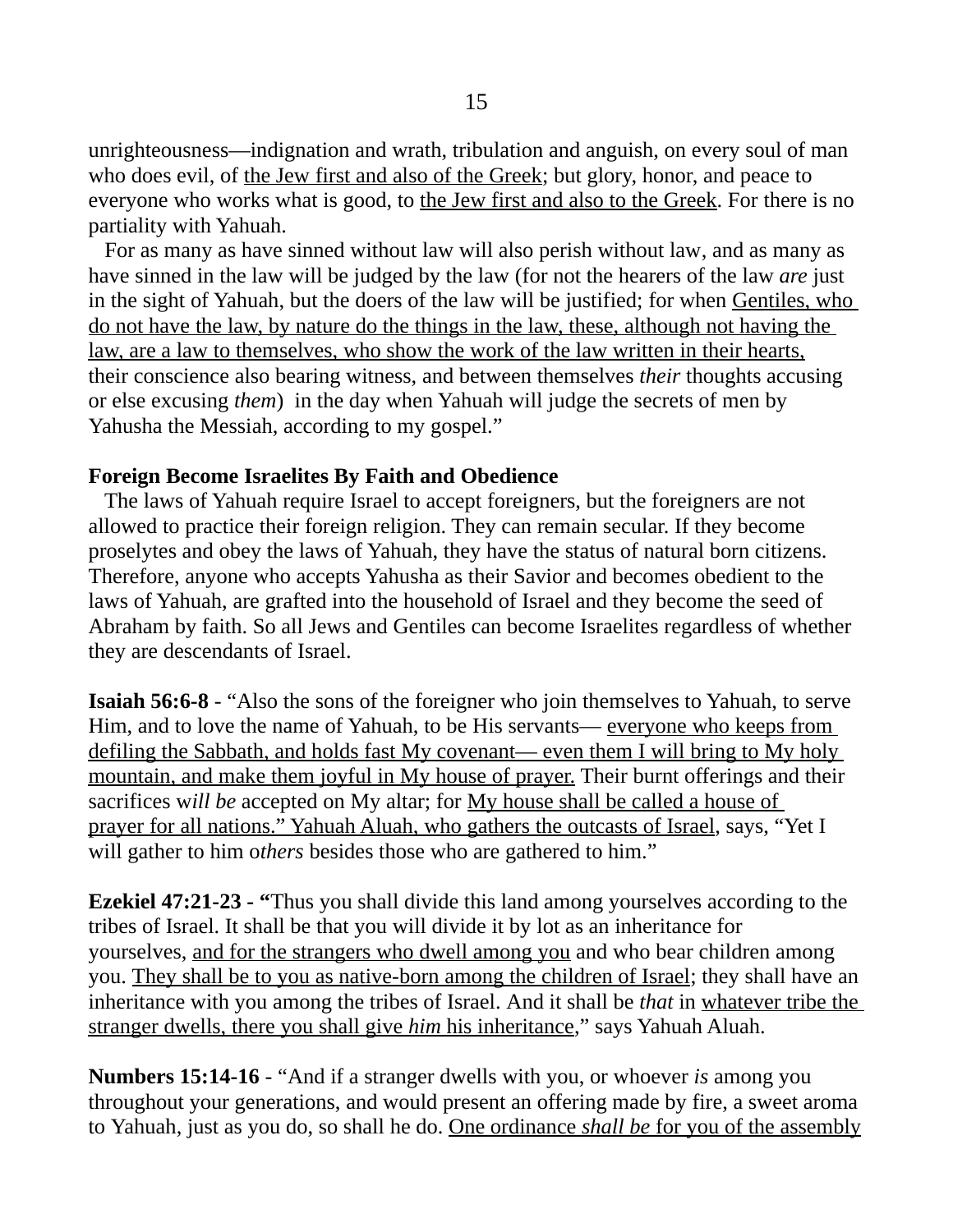and for the stranger who dwells *with you,* an ordinance forever throughout your generations; as you are, so shall the stranger be before Yahuah. One law and one custom shall be for you and for the stranger who dwells with you.'"

 The practicing Jews were called "the circumcision" in Paul's writings, and the Gentiles were called the "uncircumcision". It doesn't matter whether a believer was a Jew or a Gentile, belief in Yahusha for forgiveness and obedience to the laws of Yahuah are what will be judged in heaven.

**1 Corinthians 7:17-19** - "But as Yahuah has distributed to each one, as Yahuah has called each one, so let him walk. And so I ordain in all the churches. Was anyone called while circumcised? Let him not become uncircumcised. Was anyone called while uncircumcised? Let him not be circumcised. Circumcision is nothing and uncircumcision is nothing, but **keeping the commandments of Yahuah** *is what matters.*"

**Acts 10:44-46** - "While Peter was still speaking these words, the Holy Spirit fell upon all those who heard the word. And those of the circumcision who believed were astonished, as many as came with Peter, because the gift of the Holy Spirit had been poured out on the Gentiles also. For they heard them speak with tongues and magnify Yahuah"

### **Israel Becomes the World Capital**

 After the return of Yahusha the Messiah, He will rebuild the temple in Jerusalem and rule the earth. Everyone on earth will be required to obey the laws of Yahuah and come to Jerusalem to observe the Feasts.

**Isaiah 2:2** - "Now it shall come to pass in the latter days that the mountain of Yahuah's house shall be established on the top of the mountains, and shall be exalted above the hills; and all nations shall flow to it. Many people shall come and say, "Come, and let us go up to the mountain of Yahuah, to the house of the Aluah of Jacob; He will teach us His ways, and we shall walk in His paths." For **out of Zion shall go forth the law, and the word of Yahuah from Jerusalem. He shall judge between the nations**, and rebuke many people; they shall beat their swords into plowshares, and their spears into pruning hooks;

Nation shall not lift up sword against nation, neither shall they learn war anymore."

**Matthew 19:28-30** - "So Yahusha said to them, "Assuredly I say to you, that in the regeneration, when the Son of Man sits on the throne of His glory, you who have followed Me will also sit on twelve thrones, judging the twelve tribes of Israel. And